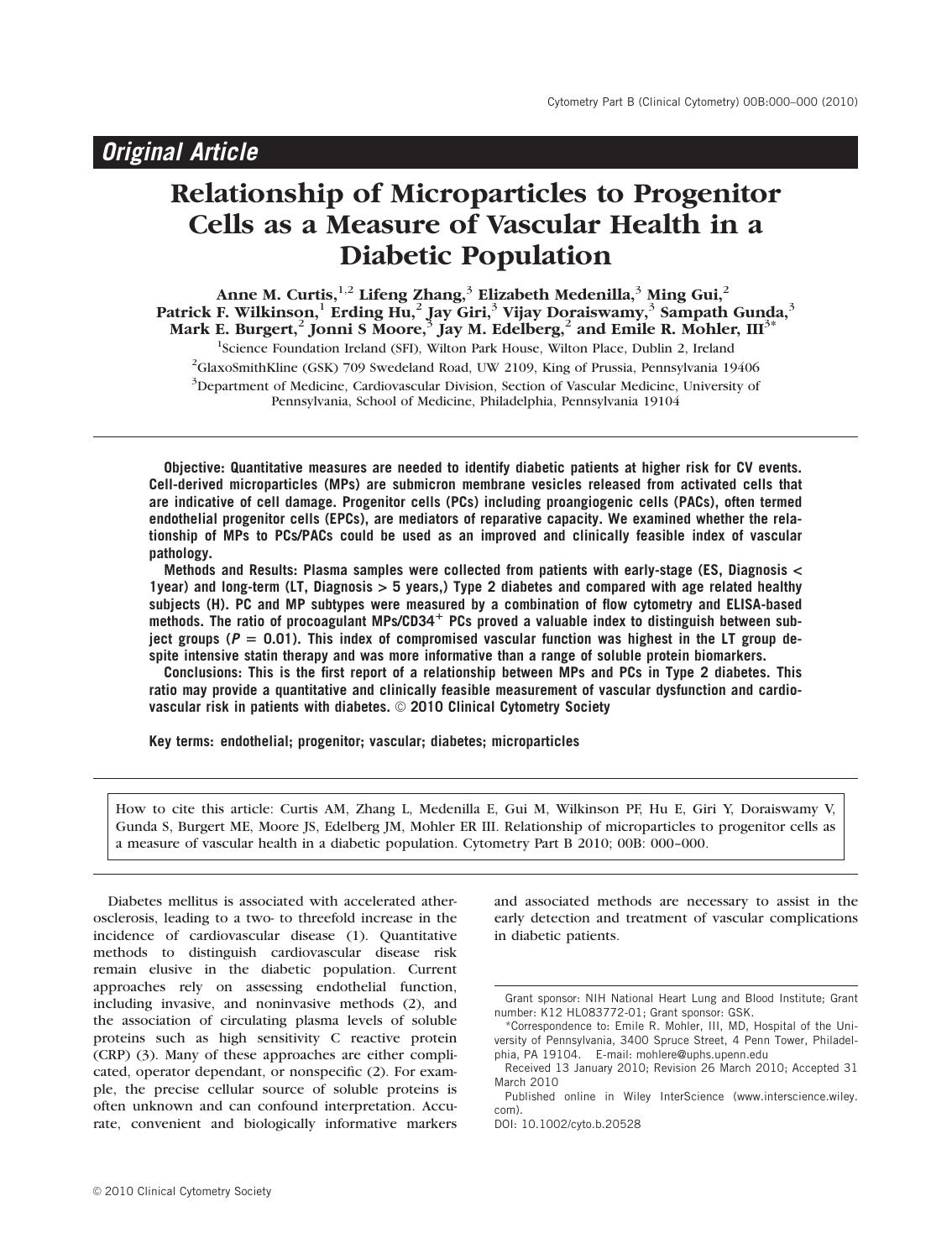In this regard, cell-derived MPs and progenitor cells (PCs), defined as CD34 positive cells, and proangiogenic cells (PACs), also CD34 positive along with having endothelial surface markers, have emerged as surrogate markers for cellular damage and repair, respectively. Both have been associated independently with a range of vascular diseases including diabetes (4–7).

MPs are membrane encapsulated vesicles of  $\sim$ 1 µm or less in diameter, derived from surface membranes under conditions of cellular activation or apoptosis (8). These submicron vesicles are released into circulation, carrying with them an array of surface markers, used to identify their cellular source. Exposed membrane phosphatidylserine (PS) and tissue factor, along with a plethora of other surface molecules and cytoplasmic components, including nuclear material (9), enable MPs to impact on a variety of biological functions, including coagulation, thrombosis, and angiogenesis (10). Direct receptorligand interactions (11) and fusion and delivery of intracellular contents (9,12) are mechanisms employed by MP's to target and impact host cells. Increases in endothelial MPs (EMPs) (13), platelet MPs (PMPs) (14), and monocyte MPs (MMPs) (15) have all been implicated in vascular pathology, including myocardial infarction. Circulating EMPs, generated from the surface of the endothelium have received considerable attention as a surrogate marker for endothelial dysfunction  $(4,16,17)$ . Because of disease-specific changes and associated biological activity, these vesicles are considered active paracrine agents that aggravate further vascular dysfunction (18) and promote inflammation (19). To date, studies assessing MPs have relied on flow cytometry methods performed in specialized laboratories. The utility of a plate based method has not been tested in comparison to flow cytometry assay.

PACs (formerly given the designation of endothelial progenitor cells) play a significant role in vascular homeostasis, and in the development and resolution of cardiovascular pathologies. For example, the number and function of PACs are altered immediately after a myocardial ischemic event, and in individuals at high risk of pathologic cardiovascular events (7). In addition, MPs are lowered and PACs are increased after treatment with HMG CoA reductase inhibitors (statins) (20,21). A study of hypercholesterolemic patients with higher  $CD31<sup>+</sup>/$ CD42<sup>-</sup> EMPs and lower PACs than normocholesterolemic subjects supports this hypothesis (22).

We hypothesize that the ratio of MPs to PCs and/or PACs provides an indicator of cellular damage, including the integrity of the endothelium and a loss of endothelial repair capacity that could be relevant in Type 2 diabetes. This ratio was directly associated with aortic pulse wave velocity (aPWV), providing a functional link between plasma cholesterol levels, MPs, PACs, endothelial injury, and arterial stiffness.

To test this hypothesis we evaluated the vascular health of two diabetic subpopulations using MPs and PCs/PACs as surrogate markers. As the risk of vascular events increases with the duration of diabetes (23), we

recruited individuals recently diagnosed and those diagnosed for five years or more with diabetes to provide separation of these two populations.

# **RESEARCH DESIGN AND METHODS Patient Recruitment and Study Design**

Patients diagnosed with Type 2 diabetes within the preceding 12 months were termed "Early Stage" (ES), and those diagnosed more than five years ago were termed ''Long Term'' (LT). Age related ''Healthy'' (H) subjects were recruited into the study on the basis of having no prior or current history of diabetic- or cardiovascular-related conditions and were not taking any type of CV-related medication including statins or medication for hyperlipidemia, hypertension or diabetes. Four  $(36\%)$  of the ES group and 14  $(67\%)$  of the LT group were receiving statin medication, along with a range of other medications to treat diabetes, hypertension, and other conditions. Regarding family history of cardiovascular disease, 12 of the 18 (66%) subjects in the healthy group, 10 of the 11 (90%) in the early stage and every participant (100%) in the long-term group responded that a prior family history of cardiovascular disease existed. The average length of diabetes in the LT patients was 20 years. All study participants were nonsmokers. Written informed consent was obtained from all study participants and study protocols were approved by the Institutional Review Board (IRB). Each subject donated  $\sim$ 50 mL of venous blood at  $\sim$ 8 am in the morning and all subjects had fasted the night beforehand. Blood was collected in heparinized (Baxter) syringes for cell and soluble protein analysis (30 mL), Sodium-Citrate for microparticles (10 mL) and EDTA for lipid analysis (10 mL). Demographic data, medical/medication history, physical examination, and vital signs were recorded for each subject.

#### **Flow Cytometry for PCs/PACs**

Less than 1 h post sample collection, white blood cells were isolated from 30 mL of blood using ammonium chloride lysis as previously described (5). Platelet counts were not determined. Cell staining, gating strategy, flow cytometric methods, and analysis were followed as described (5). Approximately 5E6 cells were stained with a 6-color antibody panel: FITC-anti-CD31 (PECAM) (Pharmingen), PE-anti-CD133 (Miltenyi Biotec.), PerCP-Cy5.5-anti-CD3,-CD19,-CD33 (Becton Dickinson), APC-H7 anti-CD45 (Becton Dickinson), PE-Cy7-anti-CD34 (Becton Dickinson), and APC-anti-VEGF-R2 (R&D Systems). Viability was assessed by propidium iodide exclusion. Using a Becton-Dickinson LSRII cytometer, 2E6 live events were processed for each sample and the six fluorescent markers along with light scatter allowed only viable, low to medium side scatter. Singlets that were CD3,19,33-negative were analyzed for PCs and PACs. Singlets were gated as the prominent cluster of cells identified from a plot of side scatter width versus forward scatter width to ensure that cell aggregates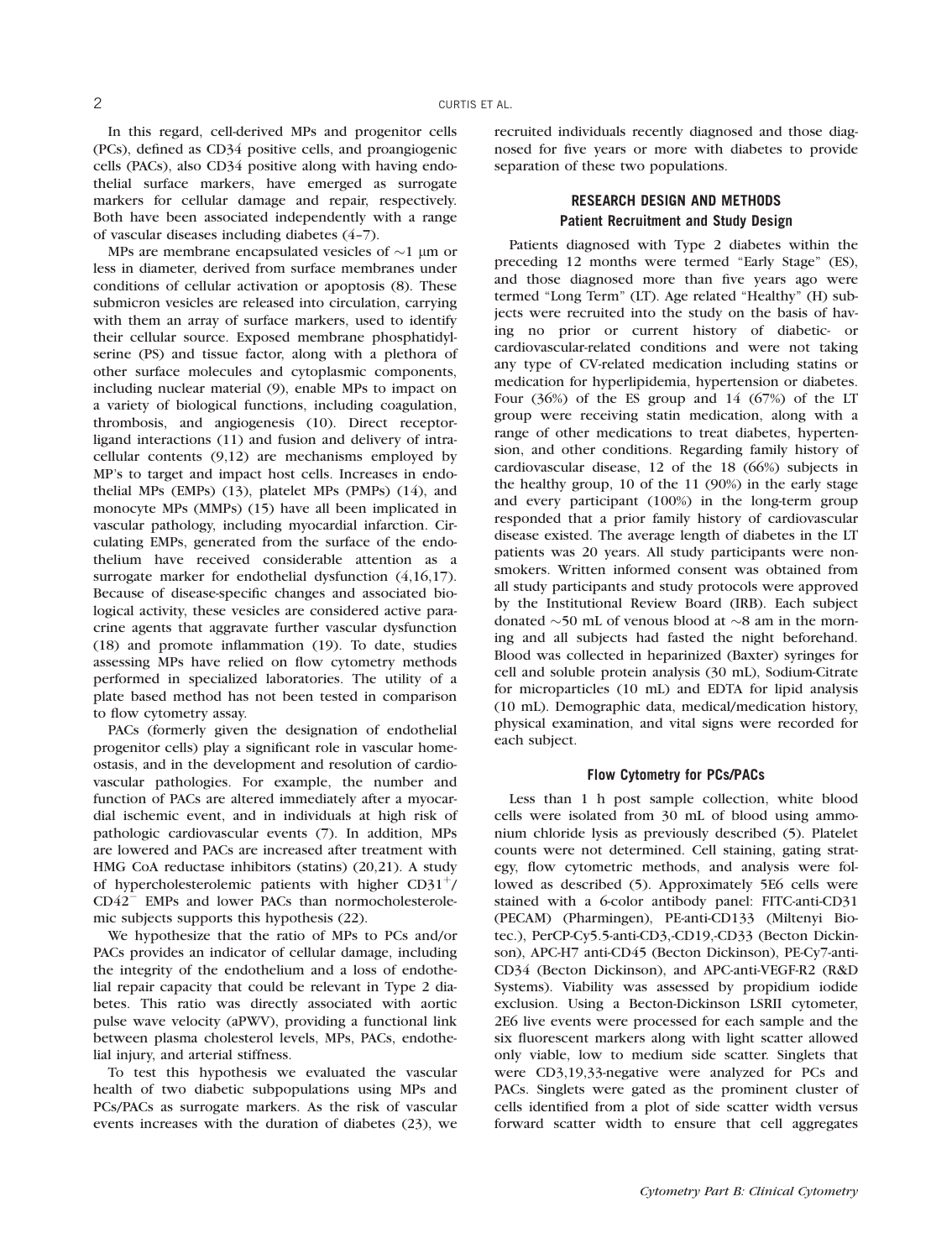| Table 1                                              |
|------------------------------------------------------|
| Cell or Particle Genotype Per Surface Marker by Flow |
| Cytometry                                            |

| - , . - <i>. ,</i>                                  |                                                                                                                                                                               |  |  |
|-----------------------------------------------------|-------------------------------------------------------------------------------------------------------------------------------------------------------------------------------|--|--|
| Cell/Particle Type                                  | Marker definition                                                                                                                                                             |  |  |
| Progenitor cell (PC)<br>Proangiogenic<br>cell (PAC) | CD133 <sup>+</sup> , CD34 <sup>+</sup> , CD133 <sup>+</sup> /34 <sup>+</sup><br>$CD133^{+}$ VEGF-R2 <sup>+</sup> ,<br>$CD34+VEGF-R2+$<br>$CD133^+CD34^+$ VEGF-R2 <sup>+</sup> |  |  |
| Endothelial<br>microparticle (EMP)                  | $CD144+$                                                                                                                                                                      |  |  |
| Platelet<br>microparticle (PMP)                     | $CD41+$                                                                                                                                                                       |  |  |
| Monocyte<br>microparticles (MMP)                    | $CD14+$                                                                                                                                                                       |  |  |
| Phosphatidylserine <sup>+</sup><br>$(PS^+)$ MP      | $AnnV^+$                                                                                                                                                                      |  |  |

were excluded from analysis. Fluorescence minus one (FMO) samples was used as negative controls. Cell populations (PCs and PACs) were quantified as a percentage of mononuclear cells calculated as number per ml blood. Analysis focused on subset definitions for PCs and PACs (Table 1). Data analysis was performed using FlowJo analytical software (Treestar, Ashland, OR).

#### **MP Isolation**

Platelet-poor plasma (PPP) was obtained from citrated blood within an hour after blood collection in order to isolate MPs. Whole blood was centrifuged at 1,500g for

15 min, supernatant collected, and PPP obtained by centrifugation at 13,500g for 5 min at room temperature. For each subject, PPP was aliquoted into separate tubes and stored at  $-80^{\circ}$ C until subsequent use. All samples used were subjected to only one freeze-thaw cycle.

# **Flow Cytometry for MPs**

For characterization and quantification of MPs, PPP was incubated with a mixture of Annexin-V (FITC), PE-CY5-CD41a, APC-CD14 (BD Biosciences) and PE-CD144 (R&D System) in 1X BD annexin-V binding buffer (10 mM Hepes, pH 7.4, 140 mM NaCl, and 2.5 mM  $CaCl<sub>2</sub>$ ) (BD Biosciences) for 30 min at RT in darkness, then 1X BD annexin-V binding buffer was added to make total volume of 1 mL/tube. The negative control was prepared as PPP stained with Annexin-V (FITC) and same amount of matched isotype control antibodies in calcium-free binding buffer. Using a BD Biosciences FACS-Canto cytometer, a P1 region  $(<1 \mu m)$  on FSC-H and SSC-H scatter (log scale) was defined by calibrator beads (Fig. 1A) The number of MPs per lL was determined using the P1 region and also 6-um microsphere beads (Bacteria Counting Kit, Invitrogen) to determine volume of sample  $(\mu L)$  analyzed (Fig. 1B). The number of MPs stained with each specific Ab and AnnexinV was analyzed and determined using FACSDiva software (BD Biosciences) and expressed as MPs/µL. Characterization of



FIG. 1. Gating strategy for MP analysis. MPs were identified by first gating on the P1 region on the FSC/SSC plot defined by calibrator beads of less than 1 lm (**A** and **B**). The origin of the microparticles was determined by coexpression of Annexin-V and CD144 for endothelial derived MPs (**C**), Annexin-V and CD41 for platelet-derived MPs (**D**), Annexin-V and CD14 for monocyte-derived MPs (**E**).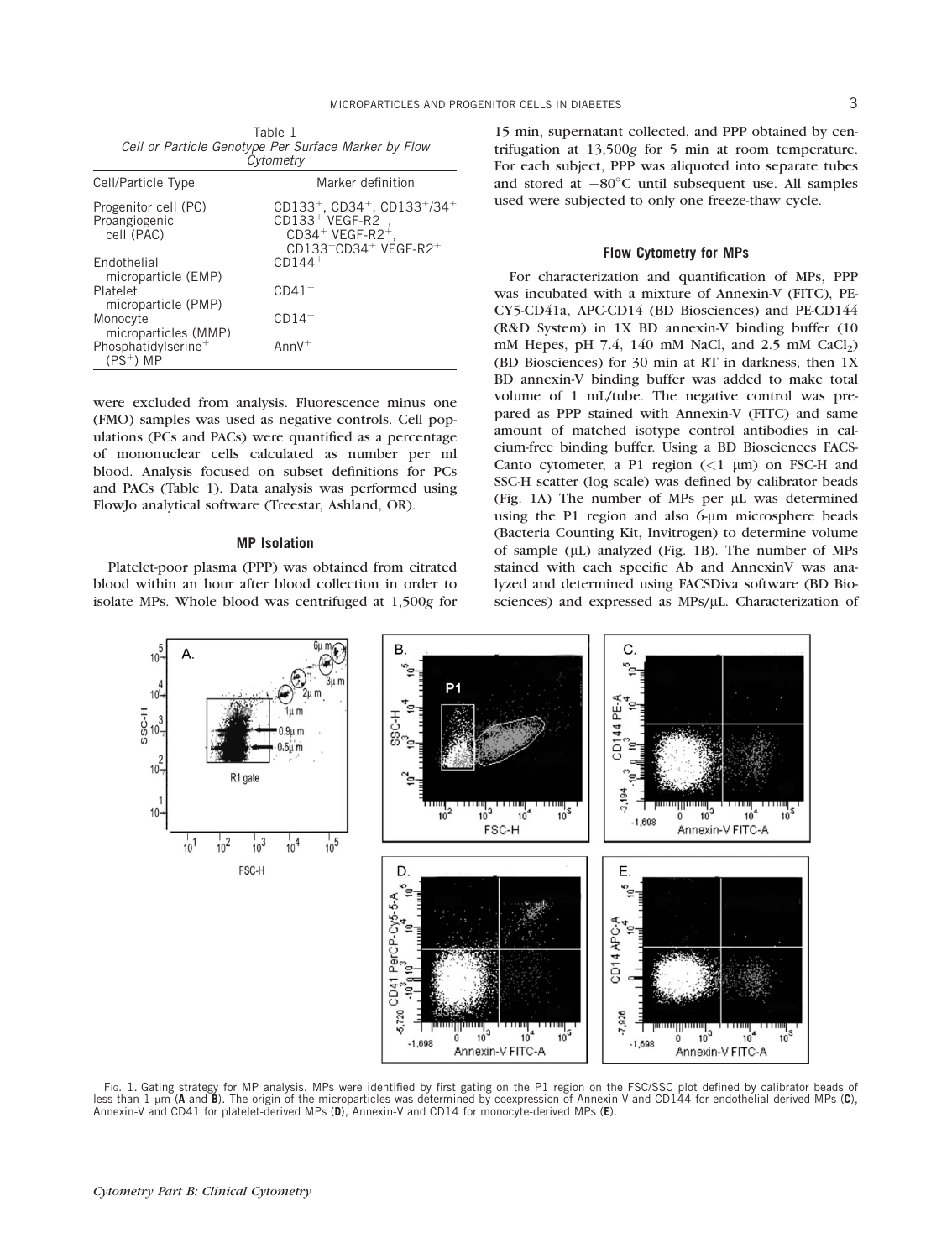cellular origin of MPs by positive antibody staining is listed in Table 1.

# **MP Plate-Based Capture Assay**

Concentrations of  $PS<sup>+</sup>$  MPs were determined using the Zymuphen MP Activity Kit (Aniara-CAT#A521096). In this assay, MPs were captured from PPP onto insolubilized annexin-V and their PS content was measured by a functional prothrombinase assay. This offers an indirect measurement of total MP procoagulant activity via measurement of nM of phosphatidylserine on the outer membrane surface. MPs measured by this method are expressed in nM of phosphatidylserine equivalent.

## **Soluble Proteins**

Soluble proteins were determined from citrated plasma by electro-chemiluminescant detection using commercially tested kits, as per the manufacturer's instructions. Meso-Scale Discovery multiplex kits, including the Vascular Injury II assay kit (CAT  $#$  K11136C-1) was used to measure SAA, CRP, VCAM1, and ICAM1. IL6, IL8, TNF $\alpha$  and IL1 $\beta$  were measured using the Human Pro-Inflammatory Base Kit (K15025A-5). The Human Hypoxia Assay (CAT# K15122C-1) measured VEGF, IGFBF-1 and EPO. Plasminogen activator inhibitor (PAI-1) was detected with the Imubind kit from AmericanDiagnostica. Stromal cell-derived factor 1 (SDF-1) was measured by R&D systems (CAT# DY350). IL1 $\beta$ , SAA, IL6, and IL8 were below detection with these assays.

#### **HbA1c**

HbA1c was performed using the Primus boronate affinity HPLC method (Primus Corporation, Kansas City, MO) according to the manufacture's protocol.

## **Lipid Profile Analysis**

Blood samples were collected in EDTA for lipid analysis. HDL was performed using an enzymatic in-vitro assay for the direct quantitative determination of human HDL-cholesterol on Roche automated clinical chemistry analyzers following by the manufacture's protocol. Triglyceride and cholesterol were performed using VITROS TRIG slides and VITROS chemistry products calibrator kit 2 on VITROS chemistry systems (VITROS 950 Chemistry System). LDL was calculated by the Friedewald Equation. (24).

# **Complete Blood Count (CBC) and White Blood Count (WBC) Differentiation Analysis**

Blood cell analysis was performed using COULTER<sup>®</sup> LH 780 Hematology Analyzer (Beckman Coulter) following the manufacture's protocol.

## **Statistical Analysis**

All univariate comparisons of the disease state groups used two-sided nonparametric tests or Chi-squared comparisons of proportions, which did not require Gaussian distributions. Most of the measured characteristics, especially the MP, PACs, and soluble protein levels had strongly non-Gaussian distributions. The disease state group comparisons of the subject characteristics did not assume disease state related trends in the responses. These comparisons used the Kruskal-Wallis (KW) test (nonparametric ANOVA comparisons). The analyses of the PC, PAC, MP, and soluble protein levels assumed trends in the responses relative to the disease state. The assessment of the statistical significance of these trends used the Jonckheere-Terpstra (JT) test (nonparametric trend comparisons). The post-hoc comparisons of differences between individual disease state groups (e.g. ES versus LT) used the Wilcoxon two sample test.

The comparisons of the proportions of patients by gender applied the exact Chi-square test of the equality of proportions across the groups. This test compared the observed proportions in the disease state groups against the hypothesis that the proportions were the same for all the disease state groups. The other characteristic proportions (e.g. statin use) were criteria for exclusion from the H group, thus only the ES and LT groups were compared. The analysis of the MP and PAC relationships to the disease state after adjustment for specific covariates were based on logistical regression models with the covariates already included in the models.

On the basis of the assumption of a similar relationship of the disease state differences and the response variabilities, a power calculation was performed with data from Koga et al. (4) using  $CD144<sup>+</sup>$  EMPs. The sample size of 11 in ES, 22 in LT, and 18 in H, had  $\sim$ 90% power in detecting the relative disease state differences (control versus Diabetes Mellitus) as noted in the aforementioned study.

# **RESULTS**

#### **Subject Design and Characteristics**

On the basis of previous findings that diabetes is a risk factor for cardiovascular disease and duration with diabetes is a further additive component of that risk (23) we recruited ES and LT patients. Subject characteristics are presented in Table 2. A total of 41 subjects (mean age 57 years) were included. Age and gender did not differ between the three groups. As anticipated, the standard marker of blood glucose control, glycated hemoglobin,  $HbA_{1c}$ , was significantly altered between all diabetic and healthy individuals, but could not discriminate between ES and LT groups. The lower levels of LDL observed in the diabetic groups was most likely related to statin use (36% in ES, 67% in LT). To investigate this effect in the diabetic groups, we plotted LDL levels in each group separated by statin use, Figure 2A. LT diabetics receiving statins had reduced LDL levels compared to healthy individuals, indicating that without such therapy LDL levels in this cohort would have been substantially higher. The fact that LDL levels were lower in LT patients without statins versus with statins may be due the small sample size of the former  $(n = 7)$  compared with the latter ( $n = 14$ ). HDL and Triglycerides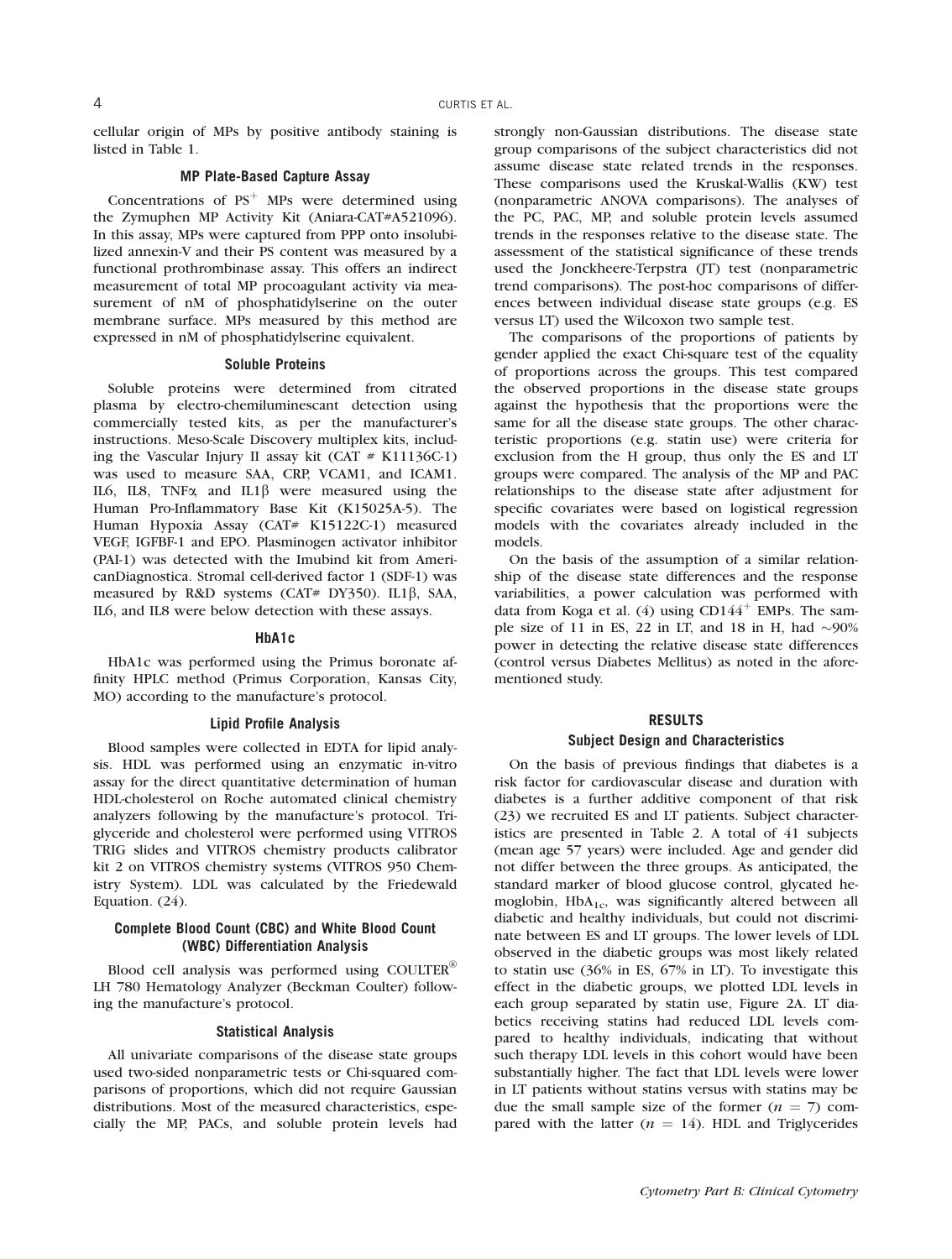|  |  | × |
|--|--|---|
|  |  |   |

| Patient Unaracteristics      |                  |                          |                                 |                 |
|------------------------------|------------------|--------------------------|---------------------------------|-----------------|
|                              | H(18)            | ES (11)                  | LT (22)                         | $\overline{P}$  |
| Age $(y)$                    | $57 \pm 14$      | $51 \pm 13$              | $64 \pm 13$                     | <b>NS</b>       |
| Gender (% males)             | 61%              | 64%                      | 81%                             | <b>NS</b>       |
| Office systolic BP (mmHg)    | $125 \pm 11$     | $133 \pm 14$             | $139 \pm 13^{\dagger}$          | $\star$         |
| Office diastolic BP (mmHg)   | $78 + 5$         | $80 \pm 11$              | $76 \pm 12$                     | <b>NS</b>       |
| Total cholesterol (mg/dL)    | $185 \pm 34$     | $168 \pm 43$             | $156 \pm 34^{\dagger}$          | $\star\,\star$  |
| $LDL$ (mg/dL)                | $109 \pm 32$     | $84 \pm 23$ <sup>1</sup> | $80 \pm 31^{\dagger}$           | $***$           |
| HDL (mg/dL)                  | $55 \pm 11$      | $44 \pm 13$              | $51 \pm 19$                     | <b>NS</b>       |
| $TG$ (mg/dL)                 | $107 \pm 61$     | $169 \pm 129$            | $126 \pm 103$                   | <b>NS</b>       |
| HgbA1c                       | $5.3 \pm 0.3$    | $7.2 \pm 1.7^{\ddagger}$ | $7.1 \pm 1.5^{\dagger}$         | $^{\star\star}$ |
| <b>WBC</b>                   | $5.3 \pm 1$      | $6.2 \pm 2$              | $5.8 \pm 1$                     | <b>NS</b>       |
| Monocyte Count $(n/\mu L)$   | $432 \pm 148$    | $531 \pm 255$            | $483 \pm 118$                   | NS              |
| Lymphocyte Count $(n/\mu L)$ | $1557 \pm 522$   | $2074 \pm 920$           | $1660 \pm 634$                  | <b>NS</b>       |
| $RBC$ (million/ $\mu L$ )    | $4.48 \pm 0.45$  | $4.55 \pm 0.36$          | $3.99 \pm 0.54$ <sup>11,#</sup> | $***$           |
| Hemoglobin (g/dL)            | $13.92 \pm 1.58$ | $13.46 \pm 1.83$         | $12.22 \pm 1.45$ <sup>"</sup>   | $**$            |
| Hypertension                 | 0                | 7 $(64\%)^{\ddagger}$    | $15(68\%)^{\dagger}$            | <b>NA</b>       |
| Hypercholesterolemia         | 0                | 8 (72%) <sup>‡</sup>     | 14 $(63\%)^{\dagger}$           | <b>NA</b>       |
| Myocardial infarction/angina |                  | 1(9%)                    | 2(9%)                           | <b>NA</b>       |
| Stroke                       |                  | 0                        | 1(4%)                           | <b>NA</b>       |
| Peripheral artery disease    |                  | 1(9%)                    | 3(14%)                          | <b>NA</b>       |
| Statin (% use)               | 0                | 4 (36%)                  | 14 (67%)                        | <b>NA</b>       |

Table 2 Patient Characteristics

Data are means ± SD.<br>\*P < 0.01, \*\*P < 0.0001, NS, nonsignificant; NA, not analyzed. Post-hoc comparison significance levels (not adjusted for multiple comparisons).  ${}^{\dagger}P < 0.01$  LT vs. H,  ${}^{\dagger}P < 0.01$  ES vs. H,  ${}^{\dagger}P < 0.05$  LT vs. H,  ${}^{\dagger}P < 0.05$  ES vs. H,  ${}^{\dagger}P < 0.05$  LT vs. ES.

KW was used to test significance between all three groups for measured values. For measured data, post-hoc analyses between patient groups used the two sample Wilcoxon test. Comparisons for gender data used the two-sided exact Pearson Chi Square test for comparisons of the three groups and for the post-hoc analyses. The characteristics with zero healthy patients had that as a group requirement, thus comparisons to that group were not analyzed.

did not differ between the three groups. Although LDL levels were controlled in the LT group, systolic blood pressure was higher ( $P < 0.01$ ) in LT versus H groups. Importantly, as our studies investigated the role of certain cell-derived markers (particularly monocyte MPs), the monocyte and lymphocyte counts were statistically unchanged among the three groups. Red blood cell count was not altered between ES and H groups but decreased significantly in the LT group. Similarly, hemoglobin levels were significantly lower in the LT versus H group (Table 2).

## **Measurement and Characterization of Progenitor Cells and Microparticles**

Assessment of PCs, PACs, and total MPs along with a range of cell-specific MPs was performed. A general relationship was observed in which PC and PAC levels decreased, and MPs and most MP subtypes increased with either onset or disease duration (Table 3). The exceptions to the above was that PCs increased from H to the ES state, but all fell below H levels in the LT disease state, however this was not statistically significant  $(P < 0.05)$ . PACs were detected at significantly lower frequencies than PCs and some significant changes were observed. All three PACs were approximately equivalent between H and ES disease state, but CD133VEGF-R2 dropped significantly from ES to LT subjects. Significant reductions in triple positive PACs,  $CD133<sup>+</sup>CD34<sup>+</sup>$  VEGF- $R2<sup>+</sup>$  were only observed between H and LT groups. It is interesting to note that the number of individuals within

each group with undetectable levels of triple positive PACs  $(CD133^+ CD34^+ CDVEGF-R2^+)$  by flow cytometry also rose dramatically with onset of disease, (33% in H, 63% in ES, and 68% in LT).

For cell-derived MPs, levels of circulating EMPs and PMPs were altered significantly between H and LT ( $P =$ 0.03).  $CD14^+$  monocyte derived MPs were neither affected by disease state or duration (Table 3). Changes in AnnV<sup>+</sup> MPs measured by flow cytometry and nM of  $PS<sup>+</sup>$ MPs measured by the plate based assay, were statistically equivalent ( $P = 0.02$ ). However, the flow cytometry method could detect differences with onset of disease, H vs. ES, whereas the plate-based method detected changes with disease duration, ES and LT. The differing resolution between the two assays maybe due to their separate readouts; cytometry (AnnV<sup>+</sup> MPs) counts the number of  $PS<sup>+</sup>$ MPs whereas the plate captures  $PS<sup>+</sup>$  MPs and quantifies using a prothrombinase assay. Nonetheless, both assays detected differences between the H and LT. These results demonstrate the possibility of employing a more feasible plate based assay to measure MPs in clinical studies than flow cytometry.

A covariate adjustment was also performed to assess if the observed group differences remained significant after the covariates, age, gender, hypertension, and statin use were included in the regression model. As hypertension and statin use were exclusion criteria within the H group, only age and gender could be used in those comparisons. With adjustment for age and gender,  $AnnV^+$ MPs was still significant ( $P = 0.02$ ) between H and ES as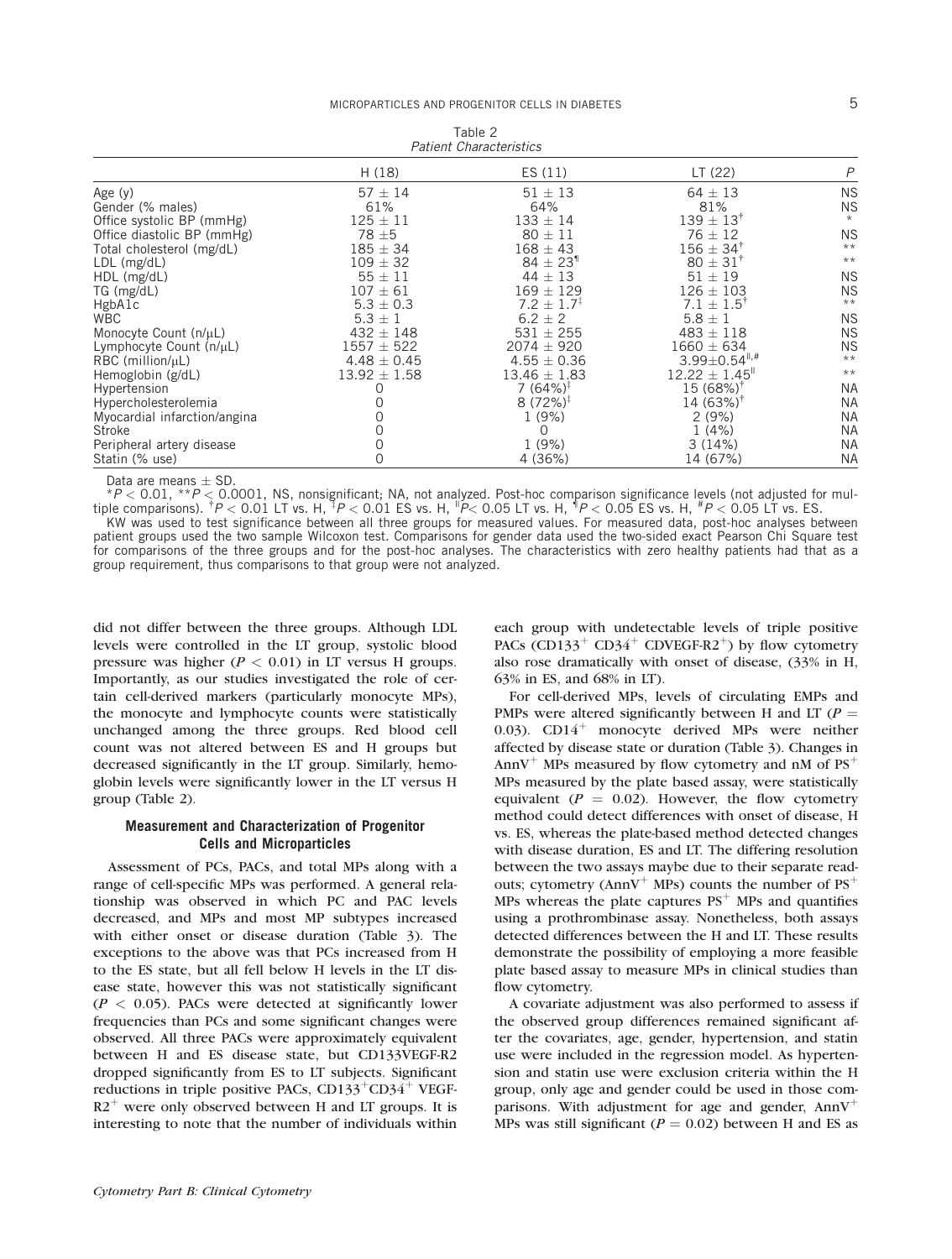



FIG. 2. Scatter plots (with median lines) showing low density lipoprotein levels (panel **A**) and EPO level (panel **B**) compared to statin use. LDL, low density lipoprotein cholesterol; EPO, erythropoietin; H, healthy; ES, early stage diabetes; LT, long-term diabetes.

were EMPs ( $P = 0.03$ ) and PMPs ( $P = 0.01$ ) between H and LT. AnnV<sup>+</sup> MPs were borderline significant ( $P =$ 0.053) between H and LT. For comparisons between ES and LT, adjusting for age, gender, hypertension, and statin use, no other covariate improves the model after age is included.

## **Evaluating the MP/PC Ratio**

The measurement of double and triple positive PACs and of cell derived MPs, by flow cytometry, is both technically challenging and expensive. We investigated the value of measuring single positive PCs by flow cytometry and  $PS<sup>+</sup>$  MPs by the plate based assay.  $CD34<sup>+</sup>$  PCs displayed borderline significant reductions from H to ES  $(P = 0.06)$  whilst the measurement of procoagulant MPs by the plate-based assay displayed a significant upward trend with  $(P = 0.02)$  Figure 3.

We assessed whether the ratio of MP/PC offered additional information over the investigation of PCs/PACs or MPs alone. Interestingly, the ratio of  $PS<sup>+</sup> MPs/CD34<sup>+</sup> PC$ proved a valuable index to distinguish the subject groups ( $P = 0.01$ ) (Fig. 3) and this change was more significant than any of the other single PC, PAC, or MP subtypes analyzed (Table 3). We also compared PCs, PACs, and MPs to a range of soluble protein markers. The MP/ PC ratio was more predictive than a number of often utilized soluble proteins including CRP, ICAM1, and VCAM1 (Table 4). These soluble proteins were quantified via multiplex assays, a cost effective and efficient method often employed in clinical studies. TNFa, VEGF, IGFBF-1, SDF-1, and PAI-1 although detectable were not significant (data not shown).

Of interest, EPO concentration was higher in the LT group ( $P = 0.004$ ), (Table 4) and was not due to exogenous recombinant human EPO (rhEPO) or linked to statin use (Fig. 2B). Those within the LT group had significantly depressed red blood cell (RBC) count and hemoglobin and were therefore approaching an anemic state in comparison to both Healthy and ES (Table 2).

#### **DISCUSSION**

To our knowledge, this is the first study showing PACs decrease and MP increase with both onset and duration of Type 2 diabetes. Additionally, we provide

| Table 3 |  |  |  |                                         |  |
|---------|--|--|--|-----------------------------------------|--|
|         |  |  |  | <b>Cell and Cell Derived Biomarkers</b> |  |

| Н                   | ES                         |                              |         |
|---------------------|----------------------------|------------------------------|---------|
| 954 (712–157)       | 1052 (538–1277)            | 639 (448–1243)               | 0.08    |
| 2676 (1763-4644)    | 3432 (2153-4125)           | 1818 (1341–3268)             | 0.06    |
| 778 (618–1251)      | 868 (407-1228)             | 605 (356-1208)               | 0.15    |
| $8.6(0-20)$         | $18.3(0 - 21)$             | $0(0-9)$ <sup>#</sup>        | $0.04*$ |
| $15.3(9 - 26)$      | $7.9(6-40)$                | $8.0(0-18)$ <sup>#</sup>     | $0.03*$ |
| $6.9(0-12)$         | $0(0-20)$                  | $0(0-7)$ <sup>"</sup>        | $0.04*$ |
| 204 (93-411)        | 453 (187-616)              | $571 (207 - 892)^{\text{T}}$ | $0.03*$ |
| 300 (155-583)       | 693 (239-894)              | $367 (258 - 939)$            | $0.03*$ |
| 120 (68–347)        | 340 (178–469)              | 230 (77-488)                 | 0.15    |
| 355 (240-760)       | 761 (449–996) <sup>1</sup> | 682 (330-1044)               | $0.02*$ |
| $0.31(0.21 - 0.36)$ | $0.27(0.16 - 0.40)$        | $0.45(0.28-0.56)^{11,#}$     | $0.02*$ |
|                     |                            |                              |         |

Data are medians (25%-75% interquartile range). P(A)C values correspond to Cells/mL, MP values correspond to MPs/µL except PS<sup>+</sup> MPs which corresponds to nM of PS equivalent by plate-based assay. H, healthy; ES, early stage diabetes; LT, long-term dia-<br>betes. \**P* < 0.05. Post-hoc comparison significance levels (not adjusted for multiple comp 0.05 ES vs. H,  $^{#}P < 0.05$  LT vs. ES.

P calculated by JT test to test for differences between the three groups. Post-hoc analyses between patient groups used the two sample Wilcoxon test.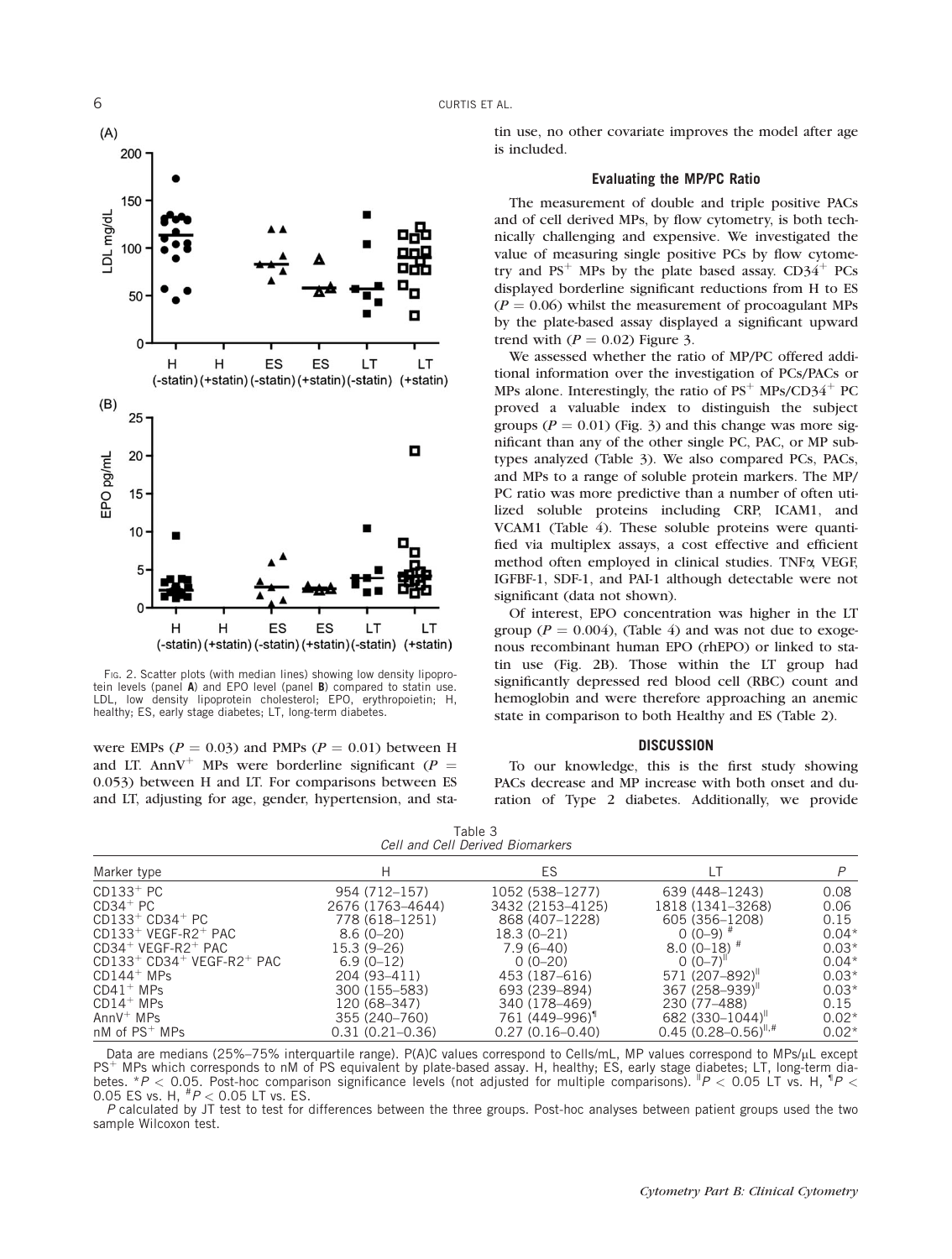

FIG. 3. Scatter plots (with median lines) and significance of  $CD34<sup>+</sup>$ PCs, nM of  $PS^+$  MPs by plate-based assay and ratio of nM of  $PS^+$  $MPs/CD34<sup>+</sup> PCs.$  P calculated by KW. H, healthy; ES, early stage diabetes; LT, long-term diabetes; MP, microparticle; PC, progenitor cell.

evidence for the value of assessing the ratio of MPs to PCs (nM of  $PS<sup>+</sup> MPs/CD34<sup>+</sup> PCs$ ), a measurement that is clinically feasible and more informative than some standard protein markers. PCs and MPs are not byproducts of cardiovascular disease but active components of the disease, and therefore reflect specific disease pathways. For instance, MPs are not only markers of cellular damage but also active agents in promoting endothelial dysfunction (18) and coagulation (10). A reduction in PCs and PACs indicates a loss of vascular reparative ability (6). In demonstrating that levels of both PCs/PACs and MPs correlate with duration of diabetic disease, our results also

provide mechanistic insights into the stepwise etiology of diabetes and its contribution to vascular pathology.

The presence of coronary artery disease (CAD) is often asymptomatic in individuals with diabetes (25). Although recent noninvasive studies indicate that CAD can be detected in significant numbers of these individuals, a routine screening approach has not been shown to be clinically useful or cost effective (26). Biomarkers, and particularly cell-derived biomarkers, may prove to be more predictive of cardiovascular events. The search for cell biomarkers of patients at risk for vascular complications is promising but has not become a part of clinical practice because a rapid, easy to perform cellbased assay has not been validated.

A developing and exciting biomarker strategy is the measurement of MPs and assessment of circulating progenitor cells (5,27). MPs are shed by cells as a consequence of cellular injury resulting from activation or death (apoptosis), thus elevation of plasma MPs may be a surrogate marker for vascular cell damage and EMPs are considered markers for endothelial dysfunction (4,16,17). Elevated MPs are found in coronary artery disease or thrombotic microangiopathies, supporting this hypothesis. Further, some evidence exists that the levels of circulating hematopoietic and progenitor cells are reflective of vascular health (27).

In a prospective observational study of diabetic patients referred for angiography, elevated EMP levels, measured using flow cytometry, were predictive for the presence of coronary artery lesions, odds ratio 3.5 (1.8– 6.9) (4). Further, it was a more significant independent risk factor than duration of diabetes, lipid levels, or the presence of hypertension. Interestingly, elevated endothelial MPs (CD144<sup>+</sup>) identified a subpopulation of diabetic patients without typical angina symptoms who had atherosclerotic disease on coronary angiography. They also found that endothelial MP levels inversely correlated with coronary blood flow in response to acetylcholine stimulation of endothelium-dependent vasodilatation (4). Similarly, in another study, EMP levels were 2.5 times higher in the presence of high-risk coronary lesions compared with low risk lesions (28). A recent prospective study demonstrated that EMPs in patients at high risk of cardiovascular disease (by virtue of established risk factors) were independent predictors of future events (17).

The etiology of high levels of MPs and low levels of PC and PACs in patients with diabetes is unclear. Microparticles are constitutively released from the surface of cells but can be triggered by cell activation or apoptosis (29). We hypothesize that the high oxidative stress induced by the diabetic state with enhanced reactive oxygen species (ROS) generation and lipid peroxidation promotes MP release. Endothelial nitric oxide synthase (eNOS) decoupling, leading to a switch from the NO producing enzyme to superoxide production may participate in the production of MP (30,31). In fact, endothelial MPs themselves promote endothelial dysfunction through reduction in NO (13) and stimulation of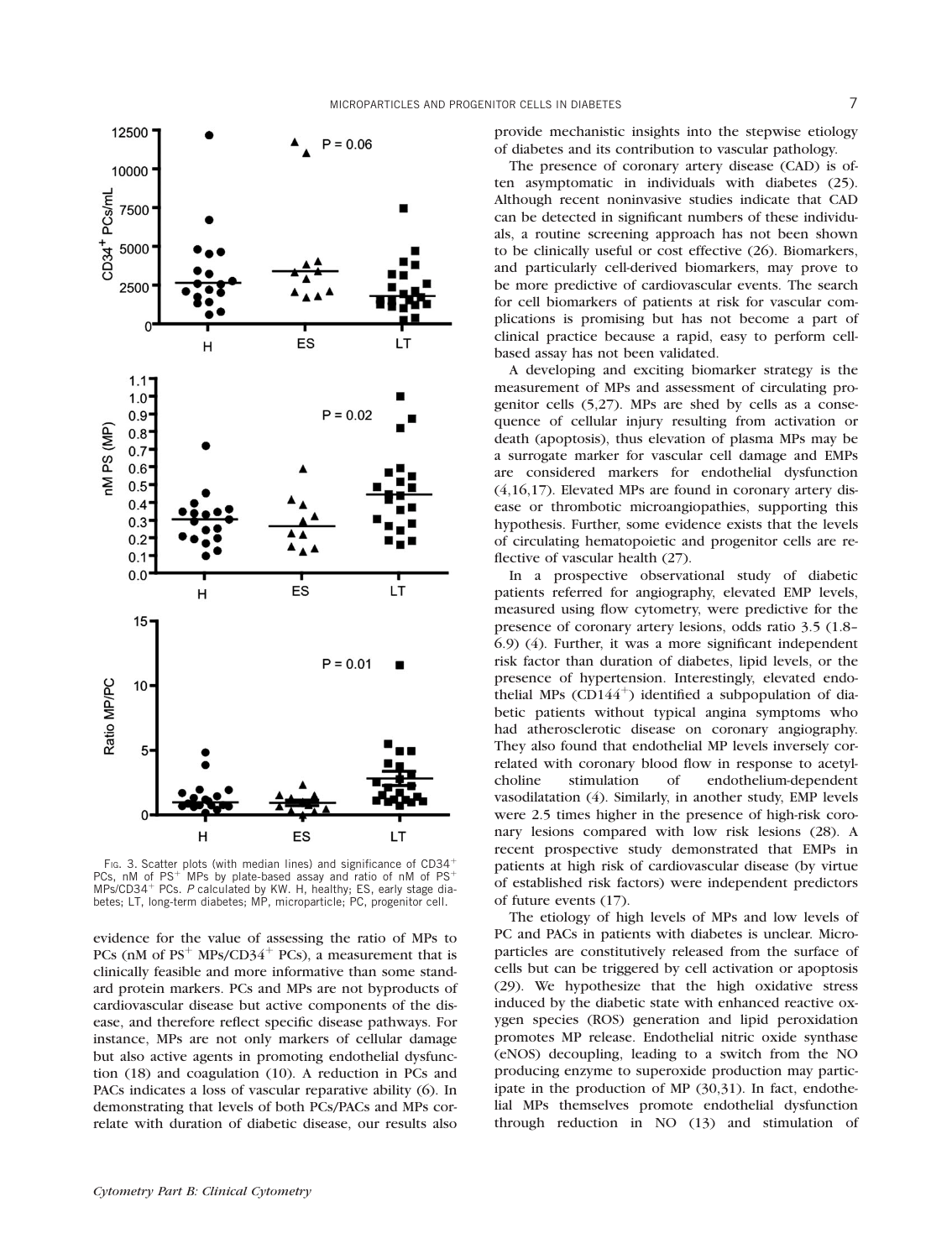|                                                                               |                                                                 | Table 4<br>Soluble Protein Analysis                                                  |                                                                                       |                                      |
|-------------------------------------------------------------------------------|-----------------------------------------------------------------|--------------------------------------------------------------------------------------|---------------------------------------------------------------------------------------|--------------------------------------|
|                                                                               | H                                                               | ES                                                                                   |                                                                                       |                                      |
| EPO(pg/mL)<br>$CRP$ ( $pg/mL$ )<br>$ICAM1$ ( $pg/mL$ )<br>$VCAM1$ ( $pg/mL$ ) | $2.8 + 1.8$<br>$13.8 \pm 13$<br>$1.4 \pm 0.5$<br>$2.43 \pm 0.9$ | $3.0 + 2$<br>$77 + 90$ <sup>1</sup><br>$2.7 \pm 1.8$ <sup>1</sup><br>$3.58 \pm 2.01$ | $5.1 + 4.2^{\dagger}$<br>$42 \pm 83$<br>$1.6 \pm 0.1$ <sup>#</sup><br>$3.22 \pm 1.31$ | $0.004**$<br>0.109<br>0.382<br>0.071 |

 $*P < 0.01$  H, healthy; ES, early stage diabetes; LT, long-term diabetes. Post-hoc comparison significance levels (not adjusted for multiple comparisons).  $^{\dagger}P < 0.01$  LT vs. H,  $^{\P}P < 0.05$  ES vs. H,  $^{\#}P < 0.05$  LT vs. ES.

P calculated by JT test to test for differences between the three groups. Post-hoc analyses between patient groups used the two sample Wilcoxon test.

superoxide from the endothelium. MPs also contain the NAD(P)H oxidase subunit  $p22^{pbox}$  (32). This intriguing observation suggests that delivery of NAD(P)H subunits to the endothelium by MPs may enhance superoxide production producing a constant cycle of MP production and ROS generation. The administration of an angiotensin II receptor blocker to patients with Type 2 diabetes decreased levels of monocyte and endothelial derived MPs, but not in hypertensive patients without diabetes (33). The administration of statins also reduces MP number in patients with diabetes (20,34).

The diabetic state impairs PC mobilization from the bone marrow and PACs in this disease state display functional impairment, such as reduced proliferation, adhesion, migration, and incorporation, into tubular structures (35,36). The pathological mechanisms underlying reduced circulating PACs in diabetes include bone marrow dysfunction and shortened survival in peripheral blood (6). Indeed, disease-associated MPs may themselves impact negatively on PACs. In-vitro studies indicate that MPs from hypercholesterolemic patients caused a significant PAC loss over MPs harvested from normocholesterolemic controls (22).

Circulating levels of PACs are stimulated by endogenous factors such as proangiogenic cytokines and erythropoietin (37,38). In this study, patients with diabetes had higher levels of erythropoietin than nondiabetics despite lower levels of PACs and hemoglobin. This observation may be due to impaired response of the bone marrow to erythropoietin, driven by enhanced ROS and inflammatory cytokines associated with the diabetic condition. Another study also found increases in EPO levels in microalbuminuric Type 2 diabetes, that was associated with anemic status and also reduced hemoglobin (39). Furthermore, a pathological alteration in the phosphatidylinositol (PI) 3-kinase/protein kinase-B and endothelial nitric oxide synthase eNOS pathways seen in diabetics may be responsible in part to reduced levels of EPCs (40). Again, higher or pathological MPs seen in diabetic patients may play a causative role in reducing eNOS (16).

#### **Limitations of the Study**

A limitation in our study is the lack of a functional measurement of cardiovascular disease (such as angiography or pulse-wave velocity) to test the predictive value of our markers. This was beyond the scope of this study.

Our conclusions are based on the assumption that vascular risk increases with duration of diabetic disease as reported in other studies (4,17,22,23).

Further limitations are that the surface markers for PACs are controversial and may not reflect the ability to proliferate or to be incorporated into vessels in vivo. We did however use multiple cells as per our previously validated PAC assay that allows for assessment of many cell combinations (5). The issue of specificity of surface markers for MP subtype identification and the ability to accurately measure MPs by current flow cytometry methods also poses concern. However, our absolute numbers of  $CD144<sup>+</sup>$  endothelial MPs are in line with those published by other groups (16,41). Although EMPs number less than PMPs in our study, the proportion of EMPs to PMPs is slightly higher than that measured in other studies (42).

#### **CONCLUSIONS**

The main findings obtained from the experimental study are as follows. First, we found significant alterations in both PCs/PACs and cell derived MPs in Type 2 diabetes and also with duration of disease. Second, we illustrate the potential value of using the ratio of MPs/ PCs, which encompasses two biologically relevant markers that impact functionally on disease progression. Third, we show that this ratio may be more informative than many individual standard protein biomarkers commonly used to stratify individuals at heightened cardiovascular risk. From a clinical standpoint, the results from our investigation indicate that a single platform high throughput, multiplexed flow cytometry assay for hematopoietic progenitors and plate-based assay for MPs is a feasible and cost effective method to identify those individuals at highest risk for cardiovascular events.

#### **ACKNOWLEDGMENTS**

This study was supported in part by an unrestricted grant from GSK. Dr. Mohler's salary is partially funded via NIH National Heart Lung and Blood Institute grant K12 HL083772-01.

## **LITERATURE CITED**

- 1. Kannel WB, McGee DL. Diabetes and cardiovascular disease. The Framingham study. JAMA 1979;241:2035–2038.
- 2. Kuvin JT, Patel AR, Sliney KA, Pandian NG, Rand WM, Udelson JE, Karas RH. Peripheral vascular endothelial function testing as a noninvasive indicator of coronary artery disease. J Am Coll Cardiol 2001;38:1843–1849.